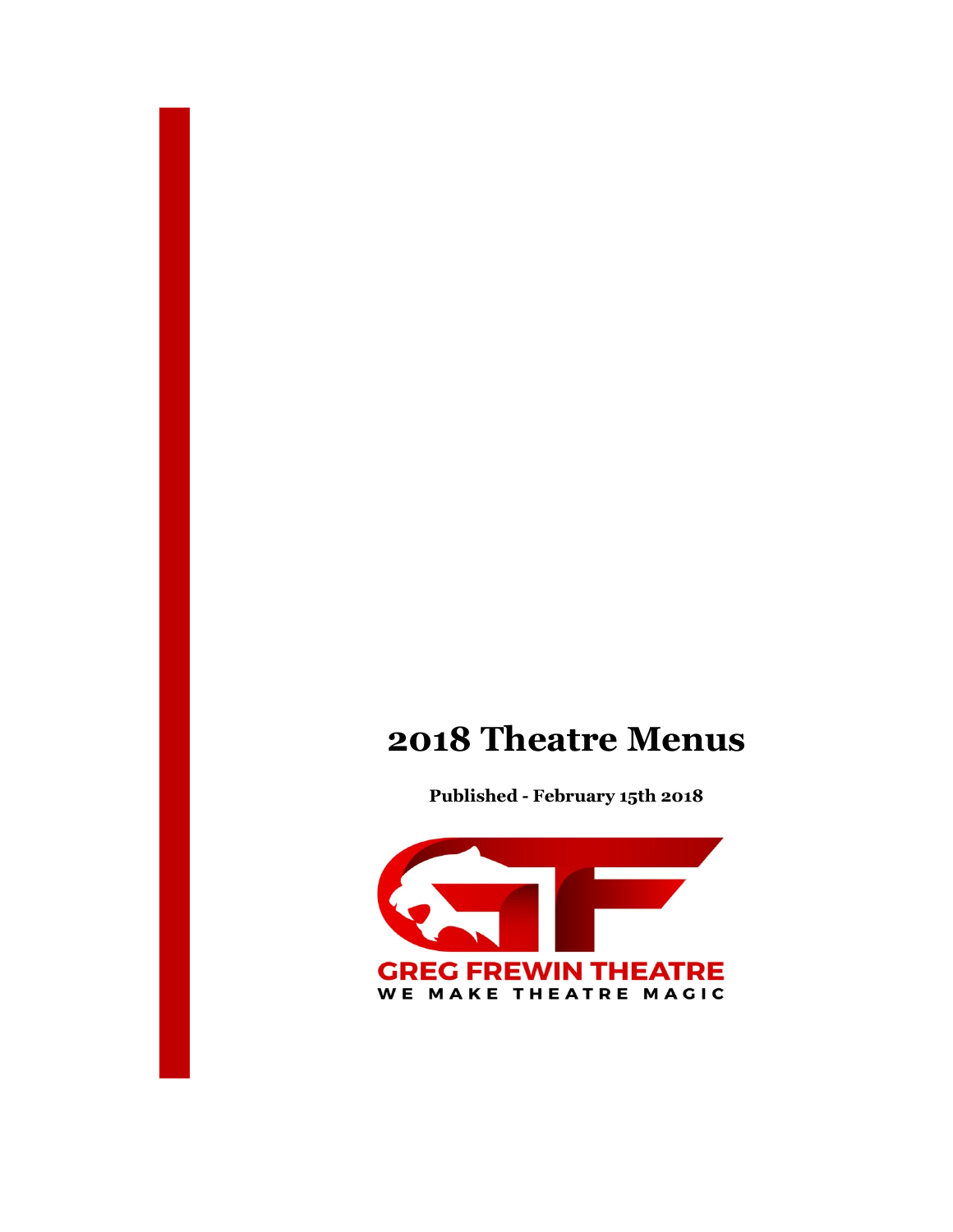

# Dinner Theatre Buffet

Daily Soup Station - Chef Selection With Fresh Bread And Butter

#### Salad Station

Toasted Walnut and Parsley Quinoa Salad Firecracker Coleslaw Classic Caesar Salad Heritage Green Salad Japchae Salad

# **Hot Station**

Barbeque Dry Rubbed Chicken \* Charred onion and tomato sauce Baked White Fish \* Curried cream sauce, green onions with fried chick peas Herb and Sea Salt Roasted Potatoes \* Slow roasted potatoes lightly dusted with herbs and sea salt Slow Roasted Beef \* With horse radish gravy and garlic mushrooms Oven Roasted Summer Squash and Buttered Carrots \* Seasonal summer squash roasted with buttered carrots Baked Orecchiette Pasta \* Baked orecchiette pasta with a 3 cheese blend

#### Dessert Station

Assorted Homemade Cookies Warm Sticky Toffee Pudding with Toffee Caramel Fresh Fruit Display

\* Menu Subject to Change Seasonally - Without Notice \*